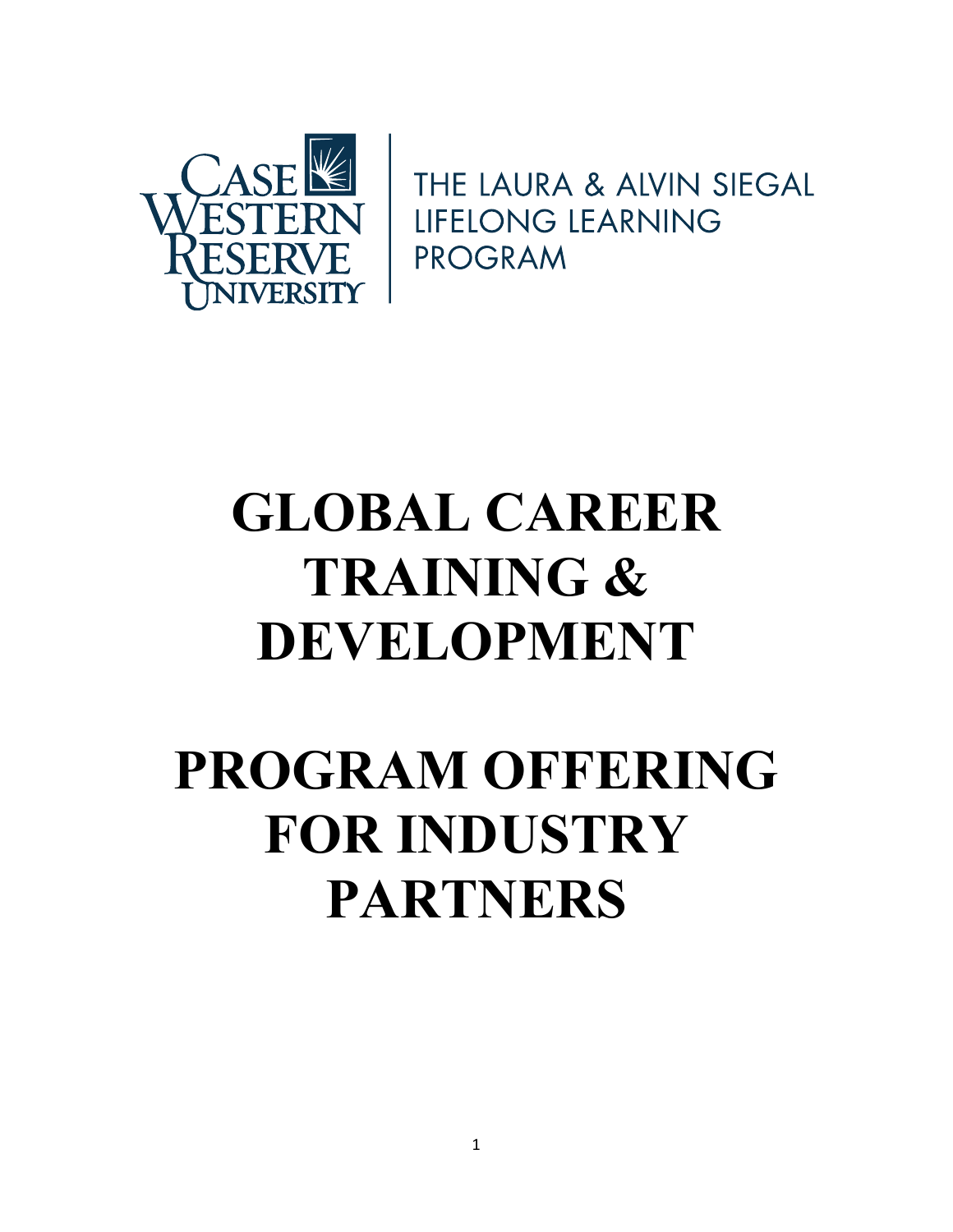# **OVERVIEW**

# CWRU Leadership Team

Brian Amkraut is executive director for the Laura and Alvin Siegal Lifelong Learning Program at Case Western Reserve University and co-founder of the Siegal Office of Global Career Training and Development. Monica Dumitriu is cofounder of the Siegal Office of Global Career Training & Development at CWRU. A development advisory board of global talent is being formed and is comprised of representatives from the community, industry partners and university alumni. The Romich Family Fund, a component fund of the Wayne County Community Foundation and other philanthropic support, generously supports the Global Career Training & Development Program.

# **Mission**

The Siegal Lifelong Learning Program's Global Career Training & Development office is a trusted academic partner for industry leader assessments, training needs and developing global talent. Our program offers non-degree, career enhancement and educational opportunities for non-traditional students working in technologyrelated careers. We have access to the broad spectrum of university experts in order to customize the best solutions to corporate growth challenges. Our process begins with an initial assessment and Voice of the Customer (VOC) meeting, which allows us to gauge the unique needs, strengths and opportunities for leadership growth. Then, customized solutions are prepared for each client utilizing learning approaches specific to the individual's training needs. Upon completion of each course, participants will receive a certificate of accomplishment from Case Western Reserve University.

# GLOBALIZATION PACKAGE FOR U.S. COMPANIES

This series is customized for the growing needs of U.S. companies in understanding and navigating the global marketplace.

# Aerospace Industry in China – for U.S. Exporters

The course examines the roles in the Chinese aerospace supply chain, the market outlook for 2016–2030 and the security in China.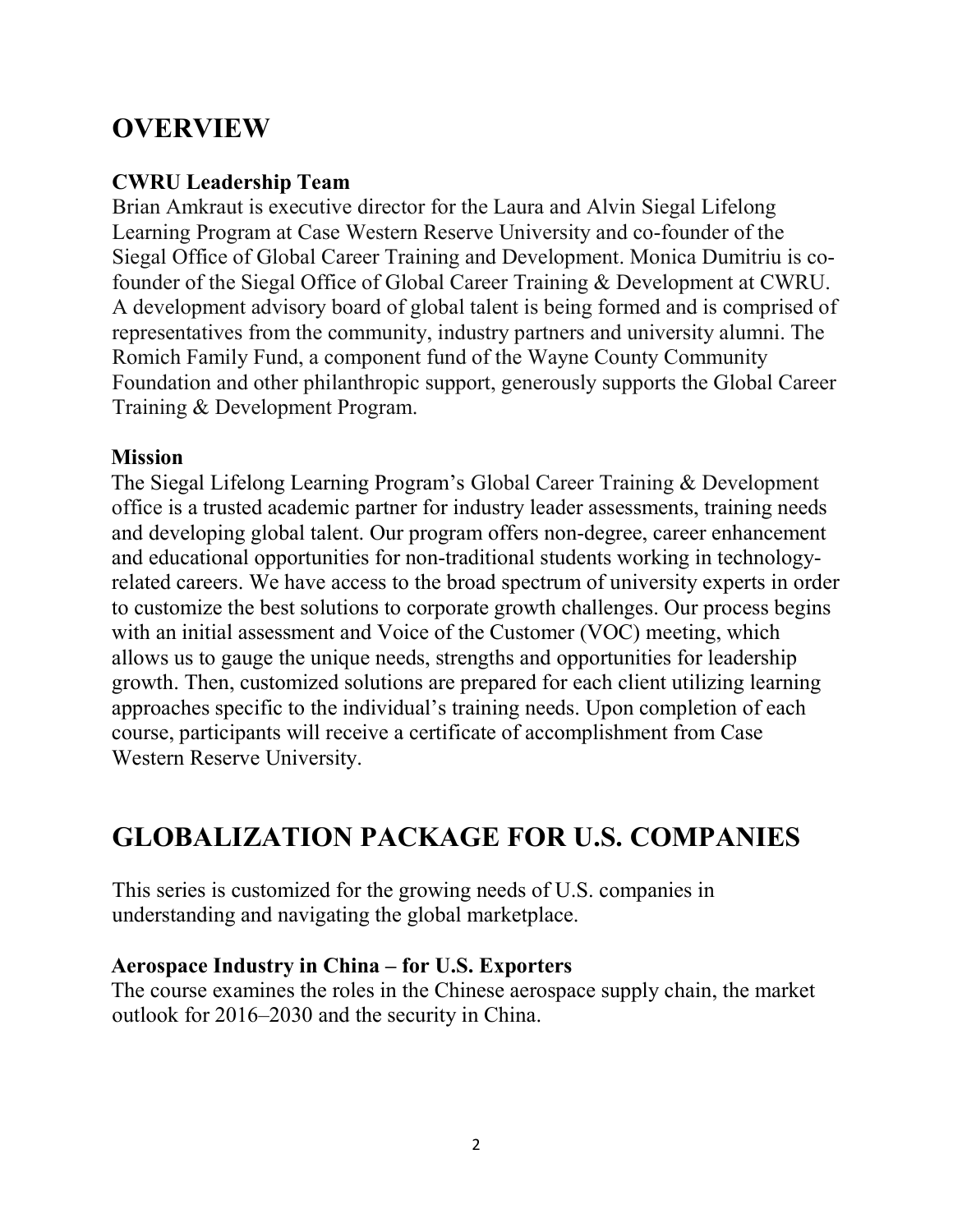# Global Aerospace Engineering Marketing and Strategic Supply Chain Management

This course is designed for global companies needing customized training in strategy for engineering, marketing, international sales, project and supply chain management and operational leadership.

#### Multicultural Awareness & Communications

This curriculum focuses on the psychology of effective communication transcending cultural boundaries. Multi-cultural awareness and communications for global engineering and technical managers are key topic covered. In the context of cultural globalization, what is the impact on your global work teams?

#### Understanding Chinese Culture and Business Practices

Clients choose a six or 12-hour workshop that is customized and designed for corporate executives to enhance knowledge and awareness of Chinese culture and business practices.

# Understanding Global Economic Policies & Trends

This course provides participants with an understanding of current news and world events in the context of economic policy and trends affecting business. This course is a precursor for a deep engagement with industry.

# CORPORATE CAREER DEVELOPMENT

This series offers industry partners solutions for enhancing collaboration between work teams, including tools for understanding different communication styles and maximizing team interactions.

# Company Culture and Process Improvements

This course is offered as a half-day, full day or week-long customized program for industry partners. Topics include:

- Positive Positioning—peer-to-boss communications and presentations grounded in a positive psychology approach
- Contract Negotiation—a collaborative approach between academic and industry expertise to deliver effective solutions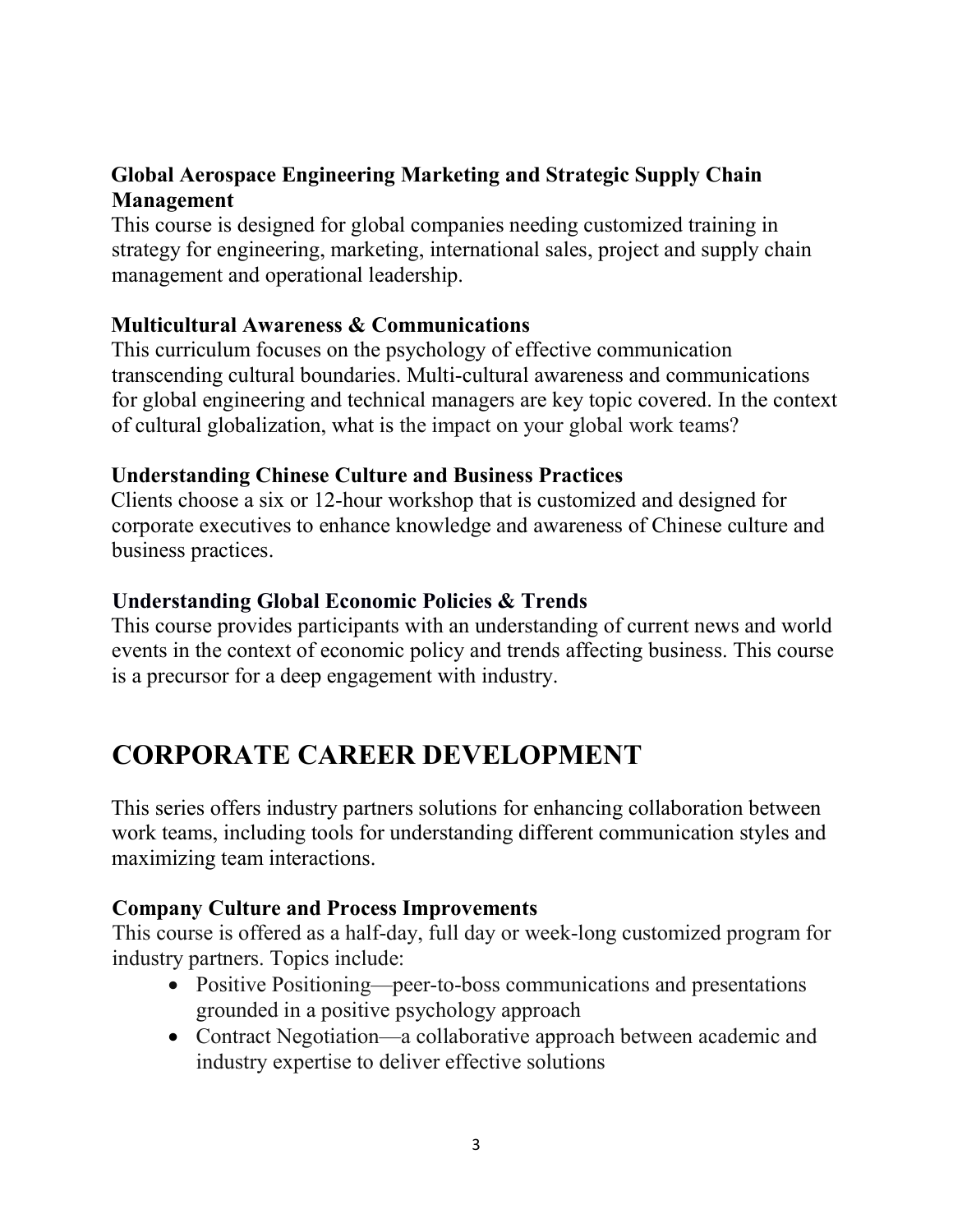- Process Improvement—forming cohorts of natural work teams for the company's high potentials group, including pre-work and surveys of participants; offering customized project management for high performance teams
- Change Management—work directly with HR staff and CEO to customize solutions for company growth and expansion needs
- Culture of Innovation—how to create and sustain a culture of innovation mindset and motivating people to implement the company vision and mission

# Building an Entrepreneurial Culture

This course is offered as a half-day, full day or week-long customized program for industry partners. Topics include:

- Beyond Silicon Valley: How Can Communities Outside of Silicon Valley Grow Their Entrepreneurial Ecosystems
- Entrepreneurial Finance: Understanding the Investment Continuum from Friends and Family to IPO

# Importance of Ethical Leadership

Offered in partnership with the Inamori International Center for Ethics and Excellence at Case Western Reserve, this certificate program in ethics provides a two and a-half day immersive introduction to the philosophy, psychology and neuroscience of ethical behavior with practical applications to everyday life. Key ethical issues covered include:

- Major philosophical theories of ethics
- Psychological processes leading to destructive and constructive behaviors
- Influences of context, culture or organizational climate on ethical behavior
- Methods to achieve a better brain balance and promote both ethical character and productivity
- Practical strategies for increasing personal and organizational well-being and avoiding ethical pitfalls, including managing different personality types and organizational roles

# Presentation Skills for Engineering and Technical Professionals

This is a two – three hour training held at the company's site or at CWRU. A must-have, hands-on, interactive workshop designed to enhance presentation skills for technical professionals. This course will help you craft and polish your message with professionalism.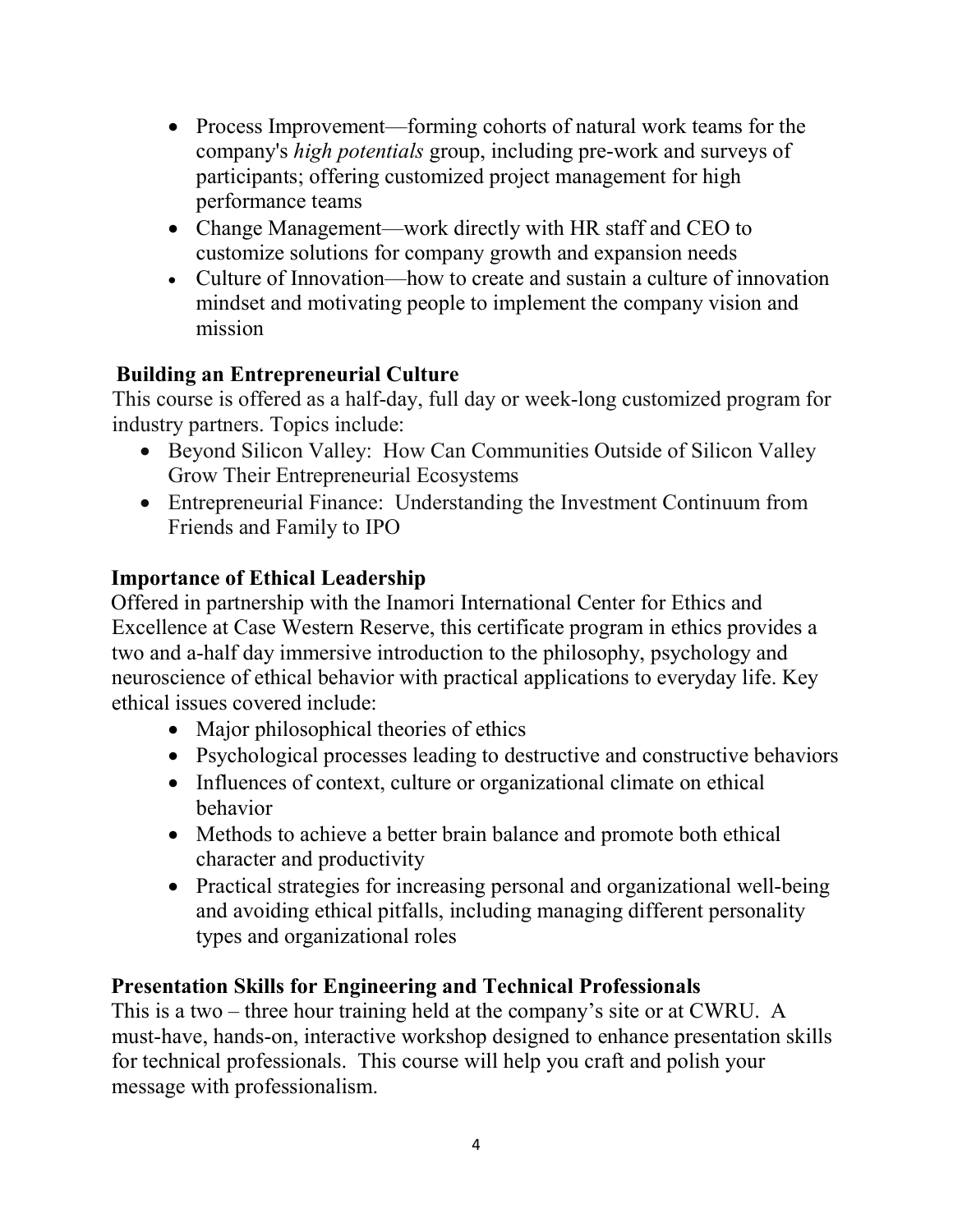# CORPORATE TECHNICAL TRAINING

Technical training offered covers diverse topics and problem solving in engineering, research and development. Training offerings include:

# Advanced Industrial Control and Applied Control Engineering

This course is based on the best-selling books by Professor Mario Garcia-Sanz, QFT Control Toolbox for Matlab, Quantitative Feedback Theory and Wind Energy Systems: Control Engineering Design. This course can be scaled from 15–30 hours with a 15-hour minimum. This highly specialized course for industry that can be taken together as a package with Wind Turbine Design and Control training—these two courses are key for industry in the controls areas.

# Coding Workshops

Learn to code with a series of "We Can Code It workshops." These workshops are suitable for participants of all levels in front-end skills used to develop and design websites and provide you with a better understanding of the technology landscape:

- Web Design and Development
- Introduction to Mobile Applications with Javascript
- Web Application Development Using Ruby and Ruby on Rails

#### Continuous Improvement (CI) Program for Manufacturing Companies

This half-day or full day course presents continuous improvement and advanced engineering concepts to leadership and team members utilizing constructs such as The Model Plant, quality and safety assurance and other areas.

# Understanding Wholesale Electricity Markets and Electricity Market **Simulator**

This class is customized to the needs of the industry partner to provide an introductory program for designing and operating in wholesale electricity markets. This class provides hands-on experience in trading electricity within simulated real-world markets. Risk-management and energy-price forecasting with bidding strategies. Multimodal long-term training with cloud access to our market simulator is provided.

# Data Analytics Program

This is customized data analytics program offered as half-day or full day training or as extending training for two or four weeks. MondoBrain, a simple and powerful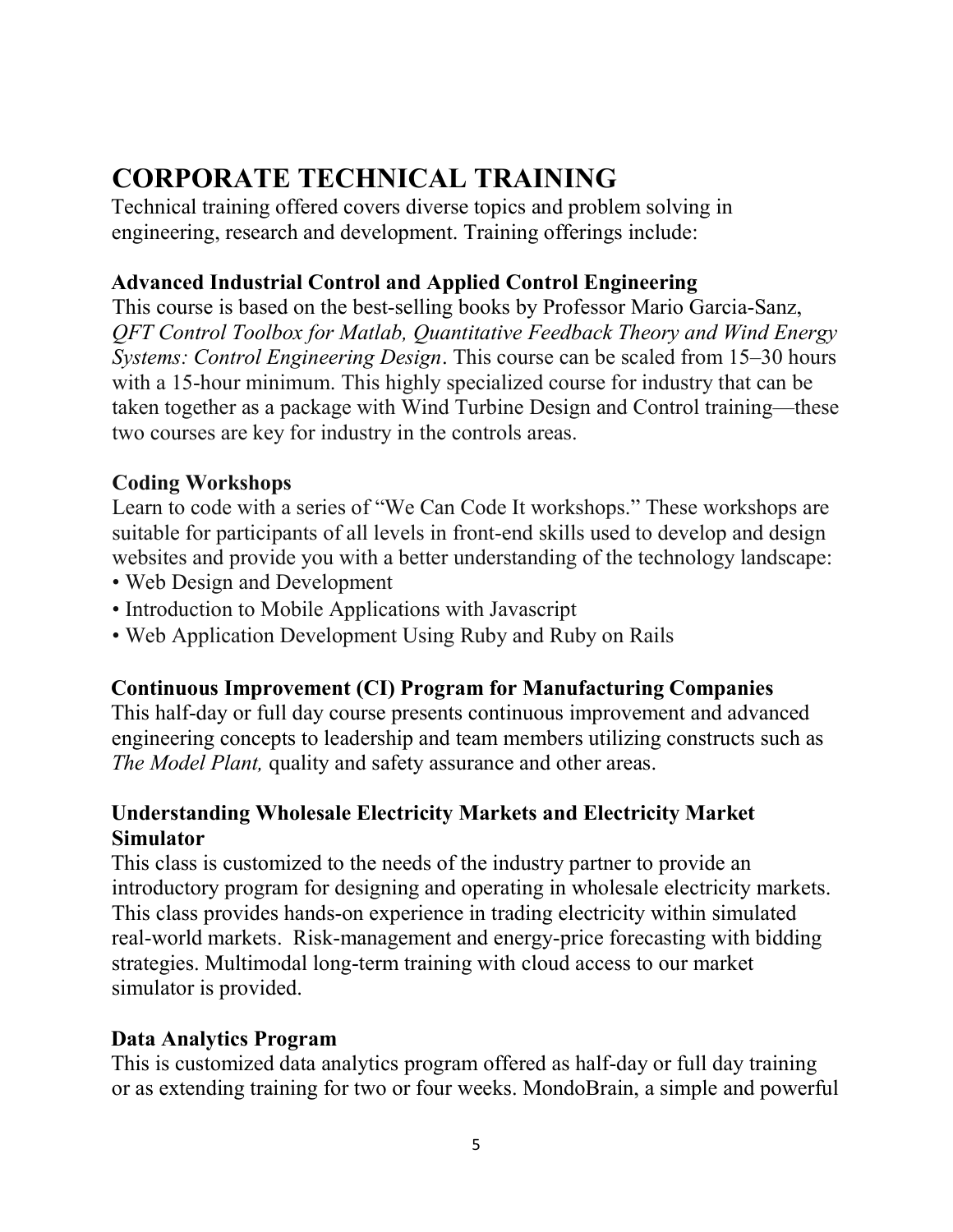big data analytic solution to profile and predict risks, customers, transactions and performance, is discussed. MondoBrain leverages in a simple web interface unique non-statistical algorithms, dynamic data visualization and the knowledge of subject matter experts.

# Engineering Fundamentals

Offered as two or four-week customized program, this back-to-the basics engineering course encompasses a broad overview of engineering principles in the civil, electrical, mechanical and manufacturing fields. Classes can be held at the company location and the Case Western Reserve campus. In-person attendance is important for competency building.

# Industrial Innovation

Innovation is crucial to a manufacturing company's product development and strategy. In this course, a different lens for understanding innovation as the creative use of innovative technologies is postulated.

# Introduction to Materials Science

This is program is in-depth, week-long training on materials fundamentals, advancements in materials science and new innovative applications.

# Internet of Things (IoT) and Emerging Trends

The Internet of Things (IoT) is here and it is a large disruptive force to how business is being done across many industries. This course offers a basic understanding of the IoT trends, where the future is headed and the impact a company's strategy and profits. Includes discussion topics on Cyber Security "How protected is your smart grid" and "Smart Homes of the Future - How will disruptive IoT trends impact your home life and your workload."

# Maker Spaces and Industry-University Collaborations

This course covers the emerging trend of maker spaces at universities across the country and how companies can take advantage of this movement to enhance growth and outreach. This course includes an introduction to Case Western Reserve's world-class, maker space—the Larry Sears and Sally Zlotnick Sears think[box].

# Special Topics in Aerospace Engineering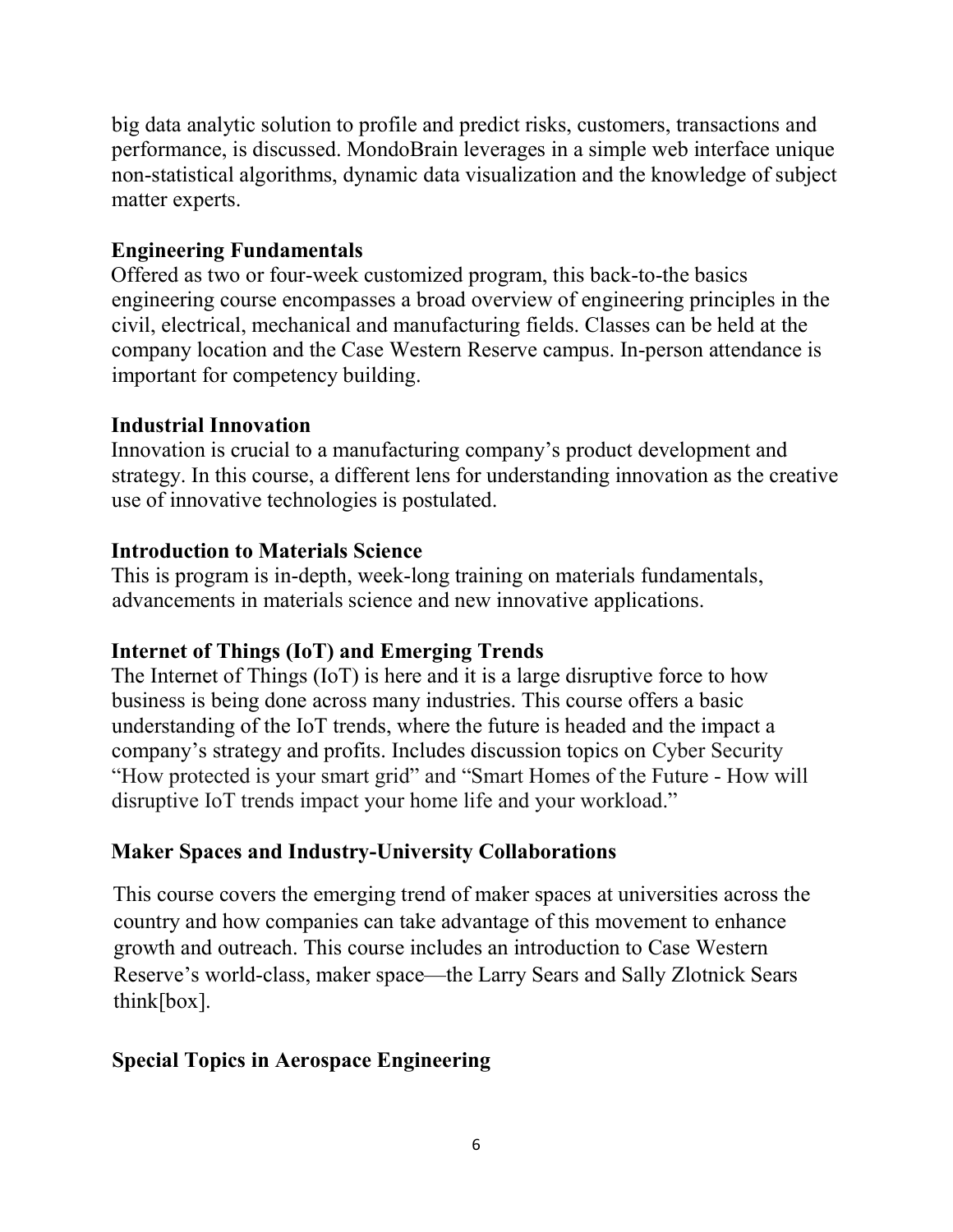This course is offered as a half-day, full day or week-long customized program for industry partners. Topics selection includes:

- Developing new model(s) of entrepreneurship and innovation and sustaining an internal entrepreneurial culture that permeates client engagement and creative problem solving
- Understanding the latest trends in aerospace engineering today, contemporary aerospace, and engineering for today's industry needs
- Developing engineering and design professional skill sets
- Aircraft industry understanding technical needs and problem solving
- Understanding new trends in big data and data analysis using sensors to gather data and organizing teams to make intelligent decisions
- Making decisions from an engineering point of view deciphering and weighing different views on what is important in decision-making models
- How to best leverage the existing supply chain for innovation in the aerospace industry
- Systems engineering course new techniques in the engineering process
- UAV systems: understanding the latest trends and applications

# Tribology Workshop for Manufacturing Companies and Research Centers

This workshop encompasses research on rolling-element fatigue, which is bearing fatigue under different environments including various temperatures and speeds. Fatigue limits the life of bearings, suggesting serious implications to the life of jet engines and the associated costs of replacement.

# Renewable Energy: Wind turbine Design and Controls Engineering

This course introduces multidisciplinary wind turbine design concepts and advanced control-engineering strategies to develop optimum wind turbine systems. It includes theory, computer aid design problems and wind tunnel experiments. The course is based on the bestselling book, Wind Energy Systems. Control Engineering Design (CRC, 2012), by Mario Garcia-Sanz and Constantine H. Houpis. This course can be scaled from 15–30 hours with a 15-hour minimum. This highly specialized course for industry that can be taken together as a package with Wind Turbine Design and Control training—these two courses are key for industry in the controls areas.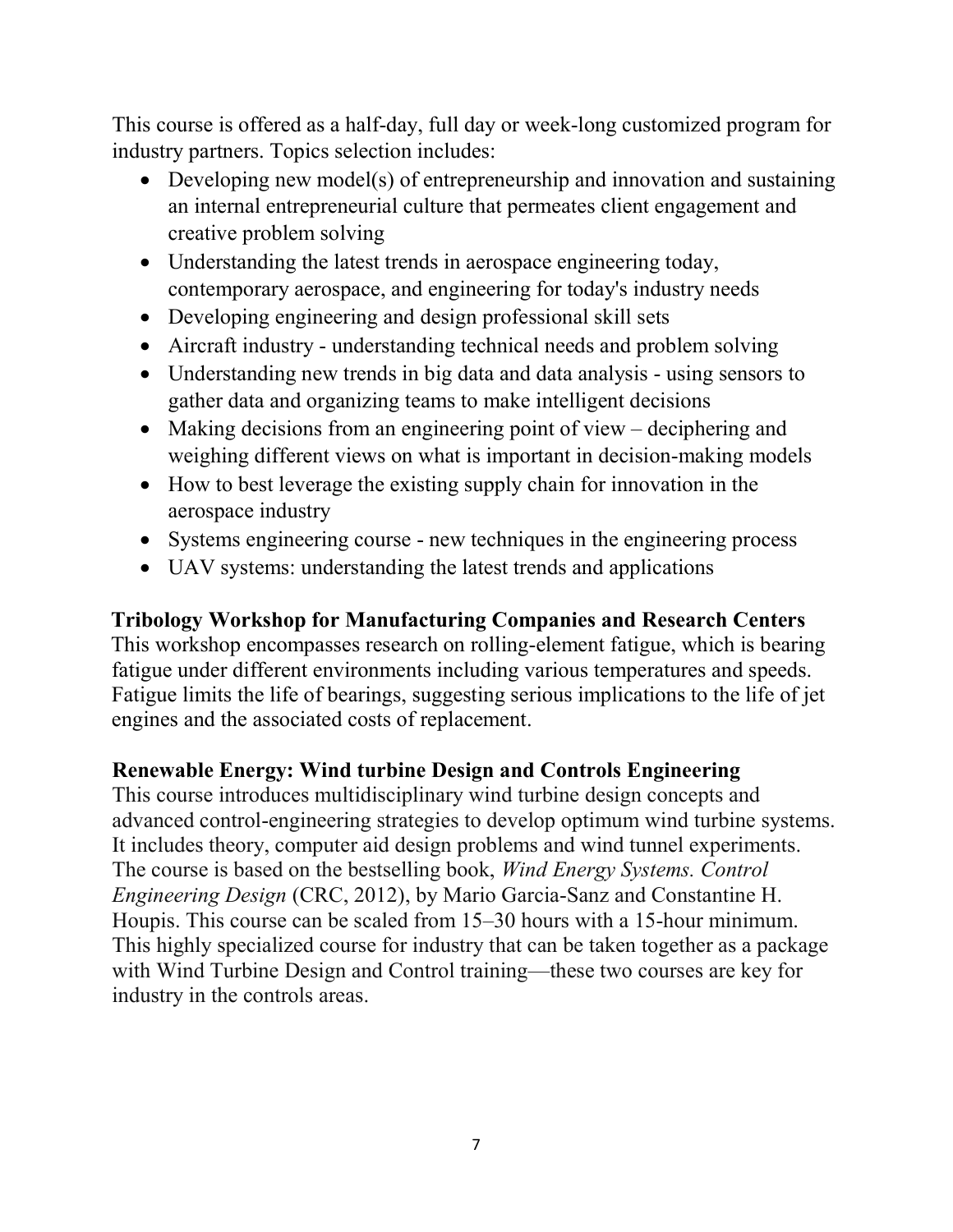#### INDEX: Faculty and Staff Bios Including:

Brian Amkraut received a BA from Columbia University and a PhD from New York University. Amkraut is the founding executive director of the Laura and Alvin Siegal Lifelong Learning Program and co-founder, Siegal Office of Global Career Training and Development at CWRU. Amkraut served on the faculty of Jewish history at Oberlin College and Siegal College. Amkraut's published articles address the impact of changing technologies on contemporary Jewish life.

Michael L. Chan is an expert in Lean Enterprise, Six Sigma and Process Optimization. Mike Chan has over 39 years of experience serving in various roles in Industrial and Manufacturing Engineering, as Lean Manufacturing Master, Nissan North America Lift Truck Corporation, Director Lean Education, AlliedSignal Aerospace (Honeywell), Director Lean Enterprise Rockwell Automation Inc., VP of Manufacturing Sino Swearingen, Lean Focus LLC – President and Owner, Lean Enterprise and Six Sigma Expert World Wide Deployments (20 years) and Management and Engineering experience (19 years).

Donald Deptowicz is an expert in Lean Engineering/Advanced Manufacturing and Additive Manufacturing. Don Deptowicz has over 39 years of experience serving in various roles in Aerospace and Automotive, as Director of Technical Excellence PCC Airfoils, LLC, General Director of Customer Satisfaction Delphi Electronics and Safety, Chief Engineer/lean Sensei Delphi Harrison Thermal Systems Division, Corporate Director of Technical Excellence AlliedSignal, Product Center Engineering Manager Pratt & Whitney, F119 Engine Hot section Program Manager Pratt & Whitney, Manager of Engineering and Technology Integration Pratt & Whitney.

Sarah de Swart holds a BA from Harvard University and a PhD in organizational behavior from CWRU. De Swart is Interim Director of University Center for Innovation in Teaching and Education (UCITE) at CWRU. She works as an organizational and communications consultant, individual coach, and team facilitator with more than 20 years' experience in the areas of personal and professional development.

Tracy Dickinson is a Senior Human Resource (HR) expert with a Master's Degree in HR and Labor Relations from the University of Michigan-Dearborn, and a B.A. Psychology from Miami University in Ohio. Tracy Dickinson's experience includes working with organizations such as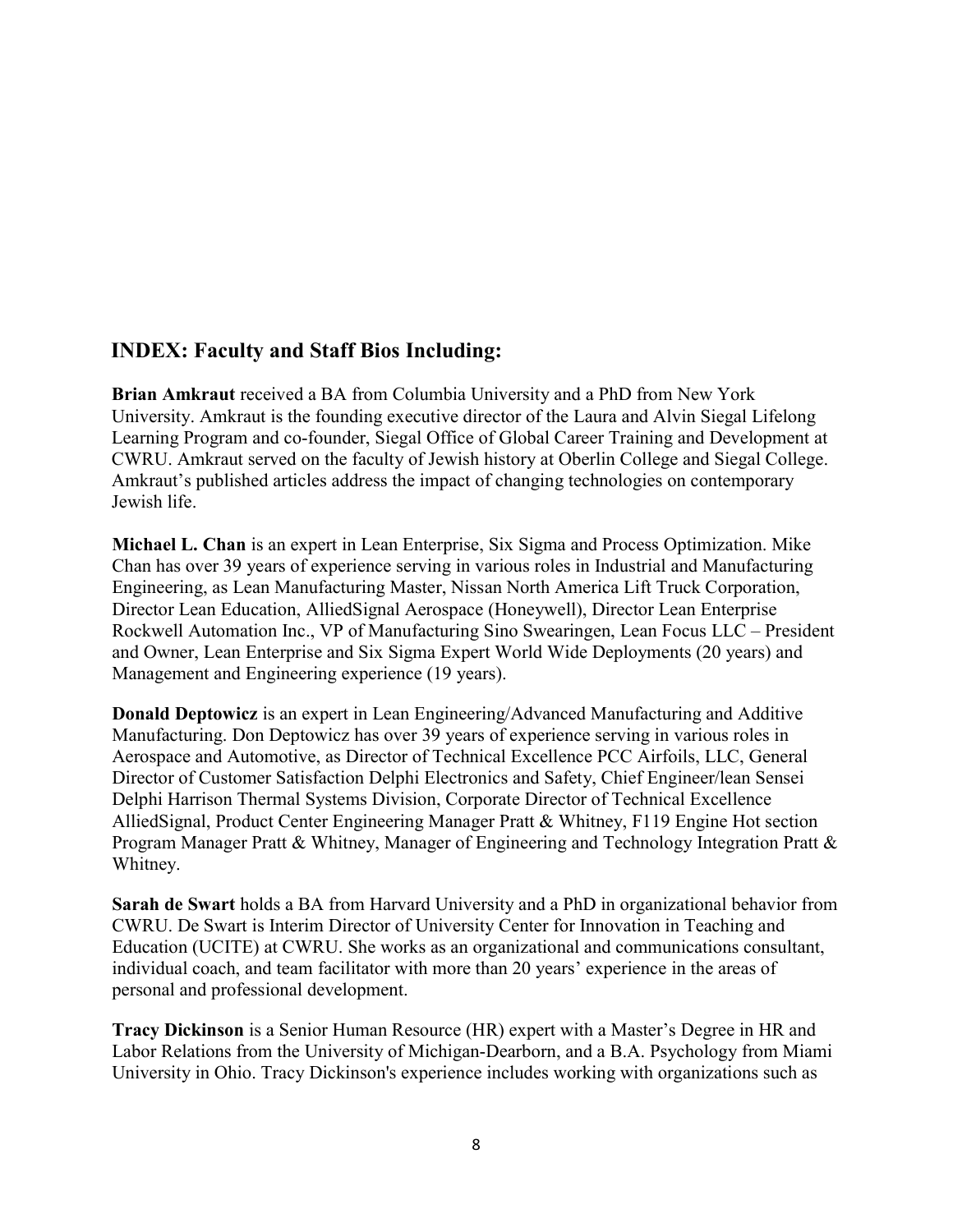KeyBank, The Cleveland Clinic Health System, Ernst & Young, LLP, HR Business Partner and others.

William Doll is a lawyer with a doctorate in sociology and a former feature writer and theater critic for The Plain Dealer in Cleveland. For over 20 years he has lead his own communications, research and speechwriting firm. Since 2007 he has been a Presidential fellow in Case Western Reserve's SAGES program, teaching courses in public speaking and the media, public relations and American culture.

Monica Dumitriu holds a BS in Management, BA in French and MBA from CWRU. Monica Dumitriu is strategy consultant, co-founder, Siegal Office of Global Career Training and Development at CWRU. She has over 15 years' experience as an analyst and management advisor with a proven track record and in-depth industry experience serving manufacturing and aerospace companies.

Mario Garcia-Sanz is the Director of the Control and Energy Systems Center at Case Western Reserve University. In 2009 Mario came to CWRU as the Inaugural Milton and Tamar Maltz Endowed Chair Professor in Energy Innovation. He has over 25 years of experience working with industry, defense and space agencies he has developed many patents, papers and bestselling books about advanced commercial control solutions, including the design of multimegawatt wind turbines, satellites with flexible structures and flying in formation, large radio telescopes, waste-water treatment plants and power systems. Full Bio: http://cesc.case.edu/ProfMarioGS\_bio.htm

Michael Goldberg earned a BA from the Woodrow Wilson School of Public and International Affairs at Princeton University, MA in International Relations from the School of Advanced International Studies (SAIS) at Johns Hopkins University and MBA from The Wharton School at the University of Pennsylvania. Michael Goldberg is an experienced venture capitalist and international business leader whose teaching is focused on the fields of entrepreneurship and early stage finance. Goldberg is an Assistant Professor in the Department of Design and Innovation at the Weatherhead School of Management, Case Western Reserve University. Full Bio: http://weatherhead.case.edu/faculty/Michael-Goldberg/

Michael Heil is an experienced aerospace engineer and research and development leader. In his over 40-year career, he served as President of the Ohio Aerospace Institute, on the faculties of the Air Force Academy and Air Force Institute of Technology, and in leadership roles at two Air Force acquisition centers, four defense laboratories, a test center, a major command staff, and the Office of the Secretary of Defense.

Anthony Ian Jack earned a BS in Psychology and Philosophy from Oxford University, a PhD in Experimental Psychology from University College London and trained in Neuroscience at Washington University in St Louis Medical School. He has been Principal Investigator of the Brain, Mind and Consciousness Laboratory since 2007 and Research Director at the Inamori International Center for Ethics and Excellence since 2014.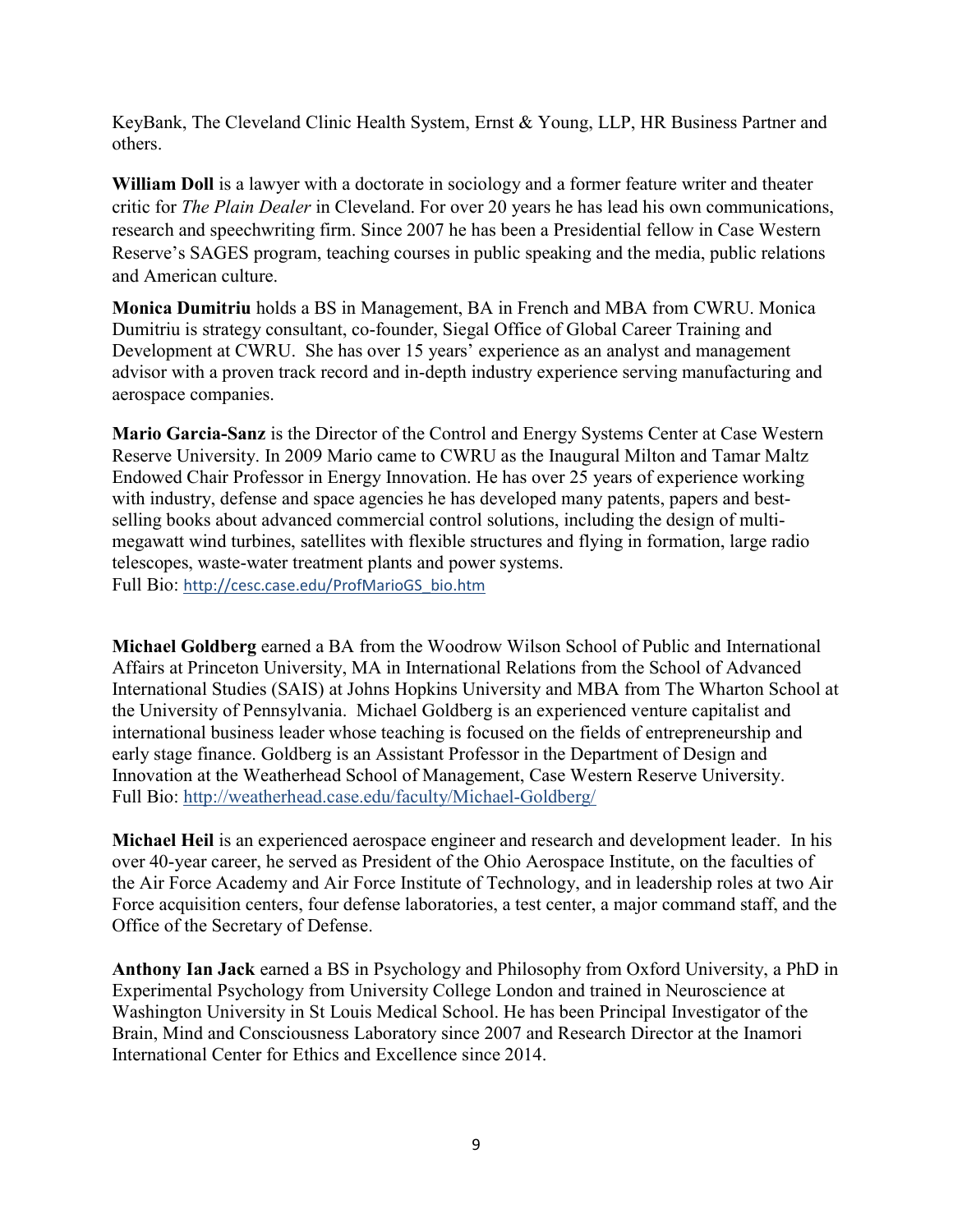John Orlock is the Samuel B. and Virginia C. Knight Professor of Humanities. After joining the CWRU faculty in 1989, Professor Orlock served ten years as the head of the Department of Theater and Dance, during which time he was instrumental in establishing the successful MFA graduate program collaboration with the Cleveland Play House. Professor Orlock's plays have been produced at such major regional theaters as the Oregon Shakespeare Festival; The Cleveland Play House; Alley Theatre, Houston; Cricket Theatre, Minneapolis; Arizona Repertory Theatre; the North Carolina Shakespeare Festival.

Paul Schroeder is Visiting Assistant Professor in the Department of Political Science at CWRU. Paul brings a remarkable blend of practical experience, academic training, and wisdom into the classroom. He earned his Ph.D. from Ohio State in Chinese Politics in 1987, writing his dissertation on regional power in the Chinese political system. Before embarking on his Ph.D. studies, he was a journalist covering police, city, county and state government for several Ohio newspapers. While doing his dissertation research, Paul represented the State of Ohio Department of Development in Wuhan, China. He then joined the staff of the National Committee on U.S. ― China Relations in New York, managing programs in law and economics.

Mark Sniderman is an Executive in Residence, Adjunct Professor, Economics at CZWRU. Mark earned his PhD, University of Wisconsin-Madison in 1983, MS, University of Wisconsin-Madison in 1974, and his BA, Case Western Reserve University in 1972. Mark Sniderman's academic and professional interests are focused on macroeconomics and financial regulation, especially the roles played by central banks. He is currently studying the unconventional monetary policies being employed by central banks in the wake of the global financial crisis, as well as their newer responsibilities for promoting financial stability. Sniderman came to Case after a career with the Federal Reserve Bank of Cleveland, culminating in his position as Executive Vice President and Chief Policy Officer.

Christine Tovee graduated from the school of Engineering Science at the University of Toronto with a concentration in Aerospace Engineering. Then, she attended the Massachusetts Institute of Technology for her Masters in Aeronautics and Astronautics working on a NASA space shuttle experiment. She has 15 years of experience in the aerospace and defense industries in Europe and North America working in engineering management and also technology, research and innovation.